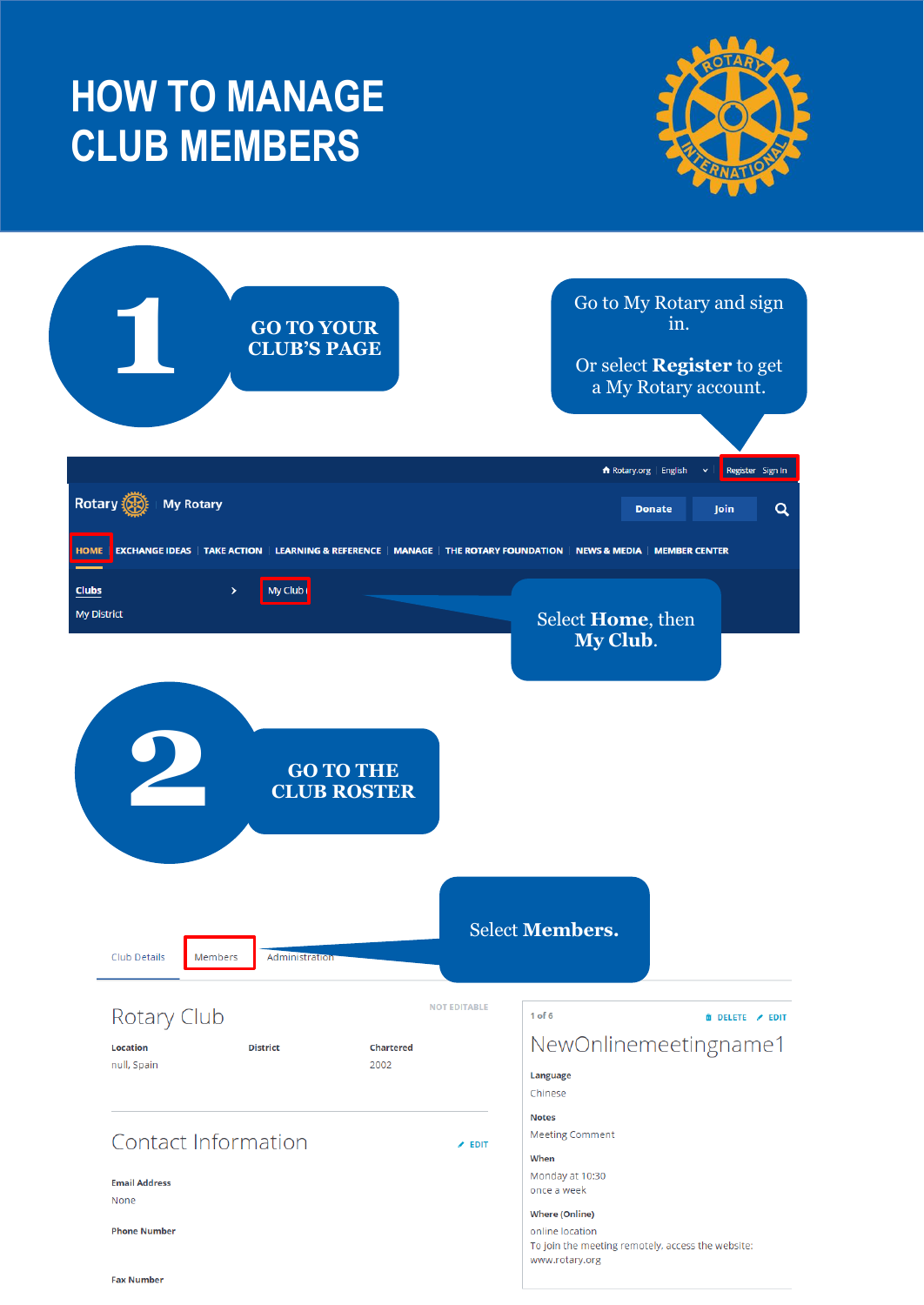Club Details Members Administration

If you have questions about your club membership, please contact your Club and District Support Team.

#### **ADD A MEMBER**

#### **MANAGE CLUB OFFICERS**

Search club members

| <b>Name</b>              | <b>E-Mail</b>                                                 |                                                     |                |              |
|--------------------------|---------------------------------------------------------------|-----------------------------------------------------|----------------|--------------|
| Name                     | E-mail                                                        | Scroll down to <b>CLUB</b><br><b>MEMBERS</b> to see |                |              |
| <b>CLUB MEMBERS (17)</b> |                                                               | your club's current<br>members.                     | Filter by Role | $\checkmark$ |
|                          | MX BNYfLxMYj gUjClQY<br>Member<br>Since 2014                  |                                                     |                |              |
|                          | eSbQVA rbhTO hapjlCPlF<br>Member<br>Since 2002                |                                                     |                |              |
|                          | JN rxDi olD<br>Club Executive Secretary/Director<br>2020-2021 |                                                     |                |              |

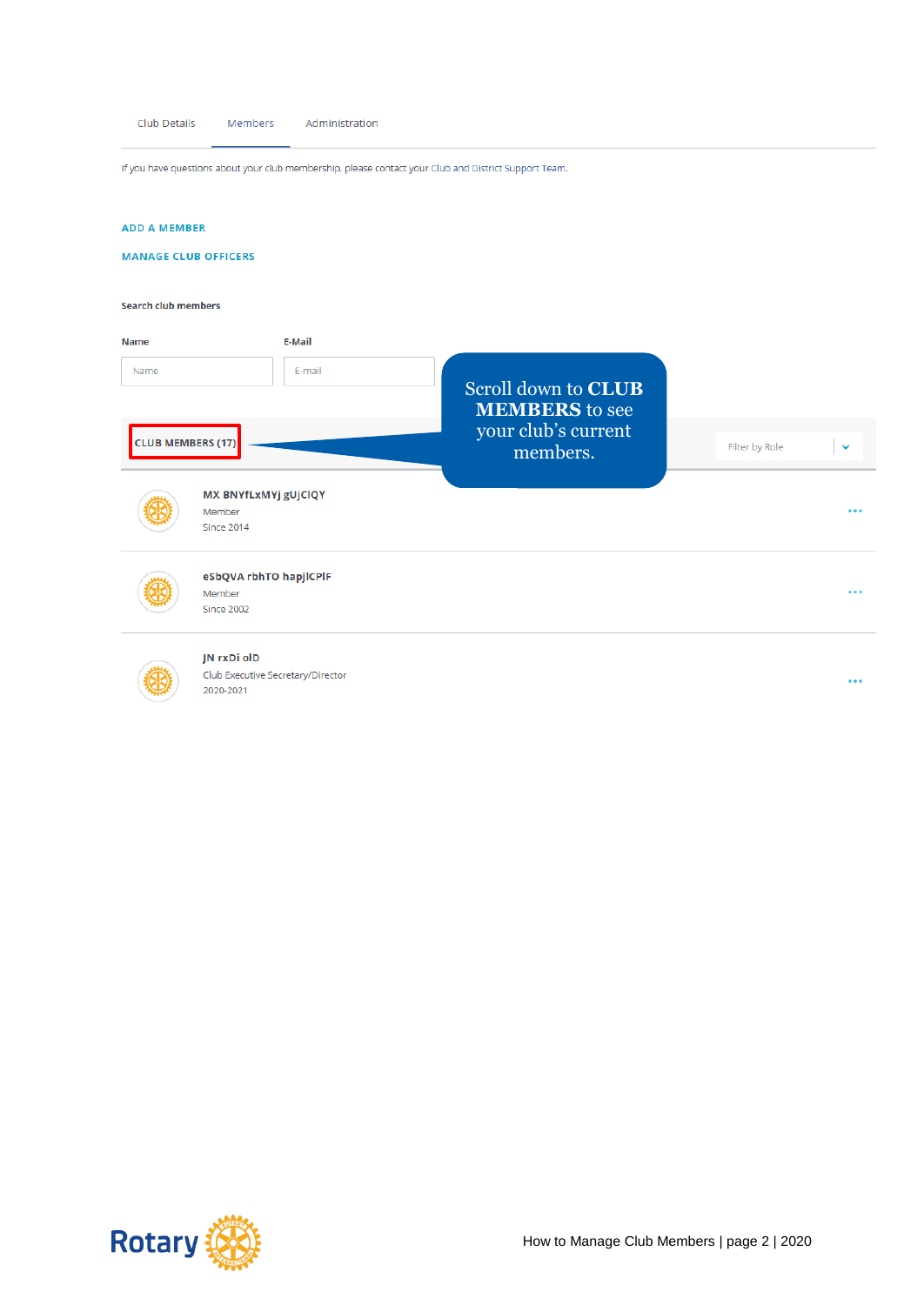## **VIEW OPTIONS FOR EDITING MEMBERSHIP**

Select the **...** next to the member's record.

Filter by Role

**CLUB MEMBERS (37)** 

**3**

njnWrll vzUlGvir de

Since 2001

**View Member Details** allows you to edit a member's contact information.

**Assign a Club Officer Role** allows you to report a member as a club officer. You can also do this in the Manage Club Officers section. See the How to Manage Club Officers guide for instructions.

**View Member Details** 

Assign a Club Officer Role

Edit Membership Type

Terminate Membership

## **Edit Membership Type** allows you to switch

membership type between honorary and active.

**Terminate Membership** allows you to remove a member from your club's member list.

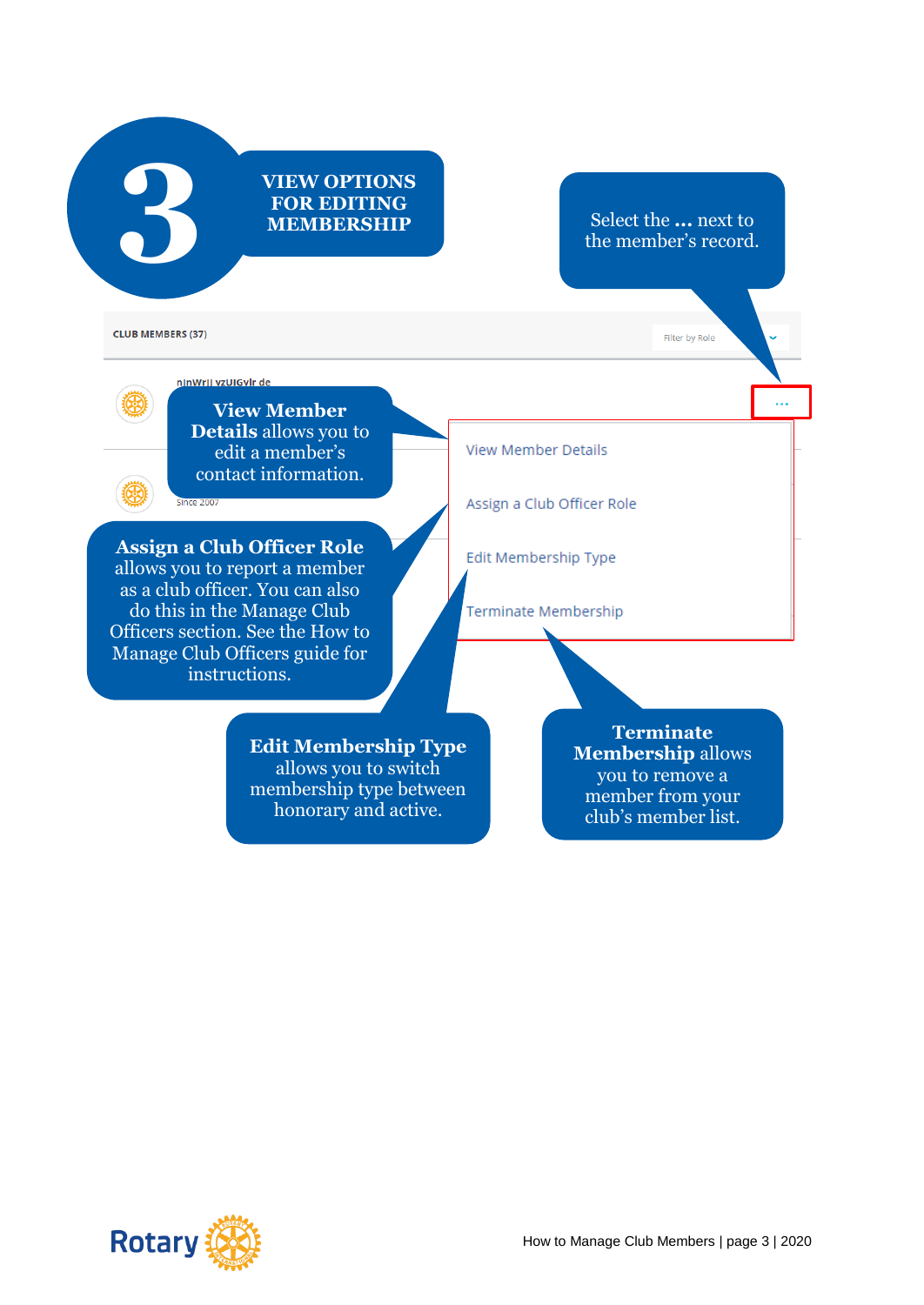

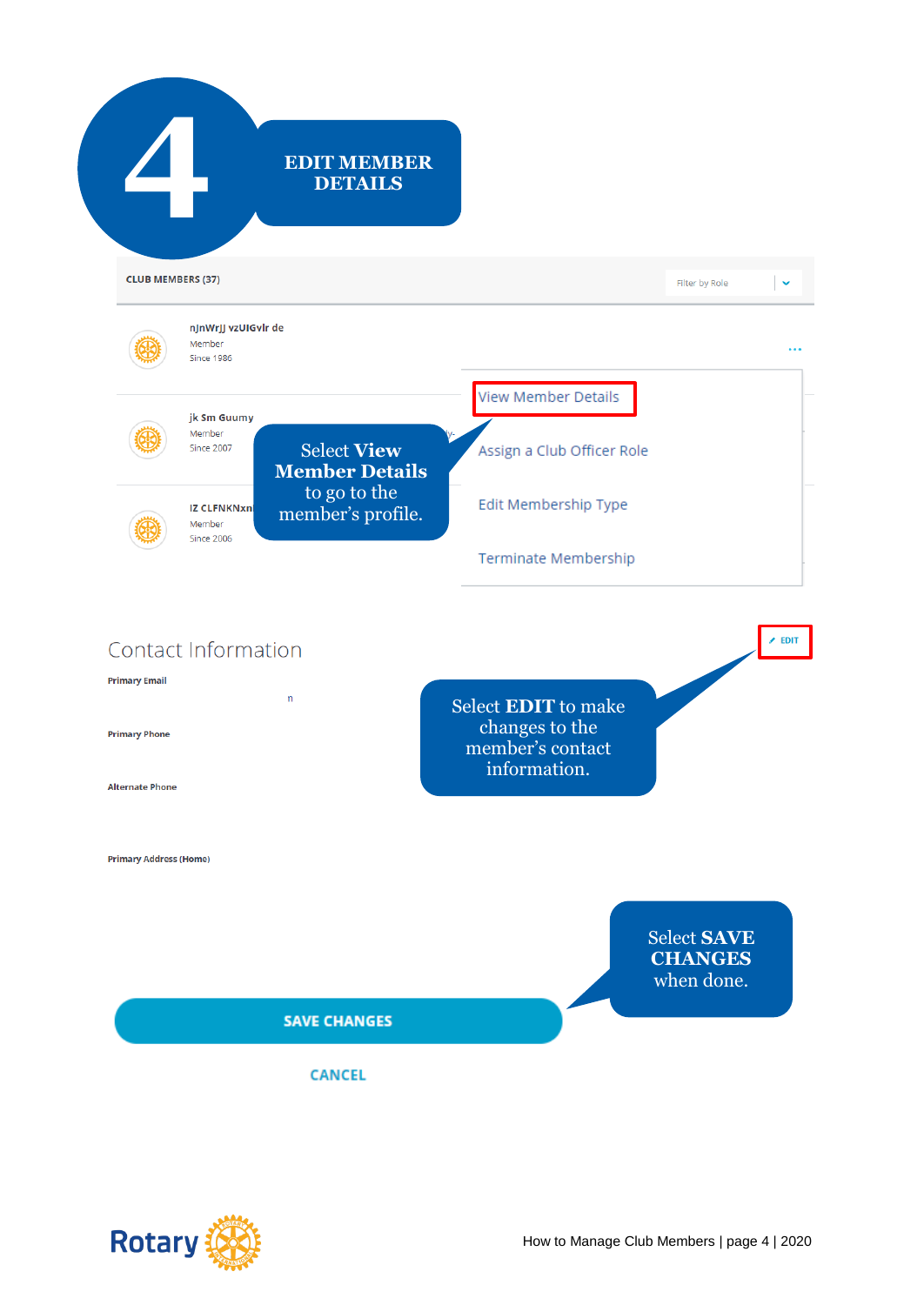

**CANCEL AND BACK TO CLUB ROSTER** 

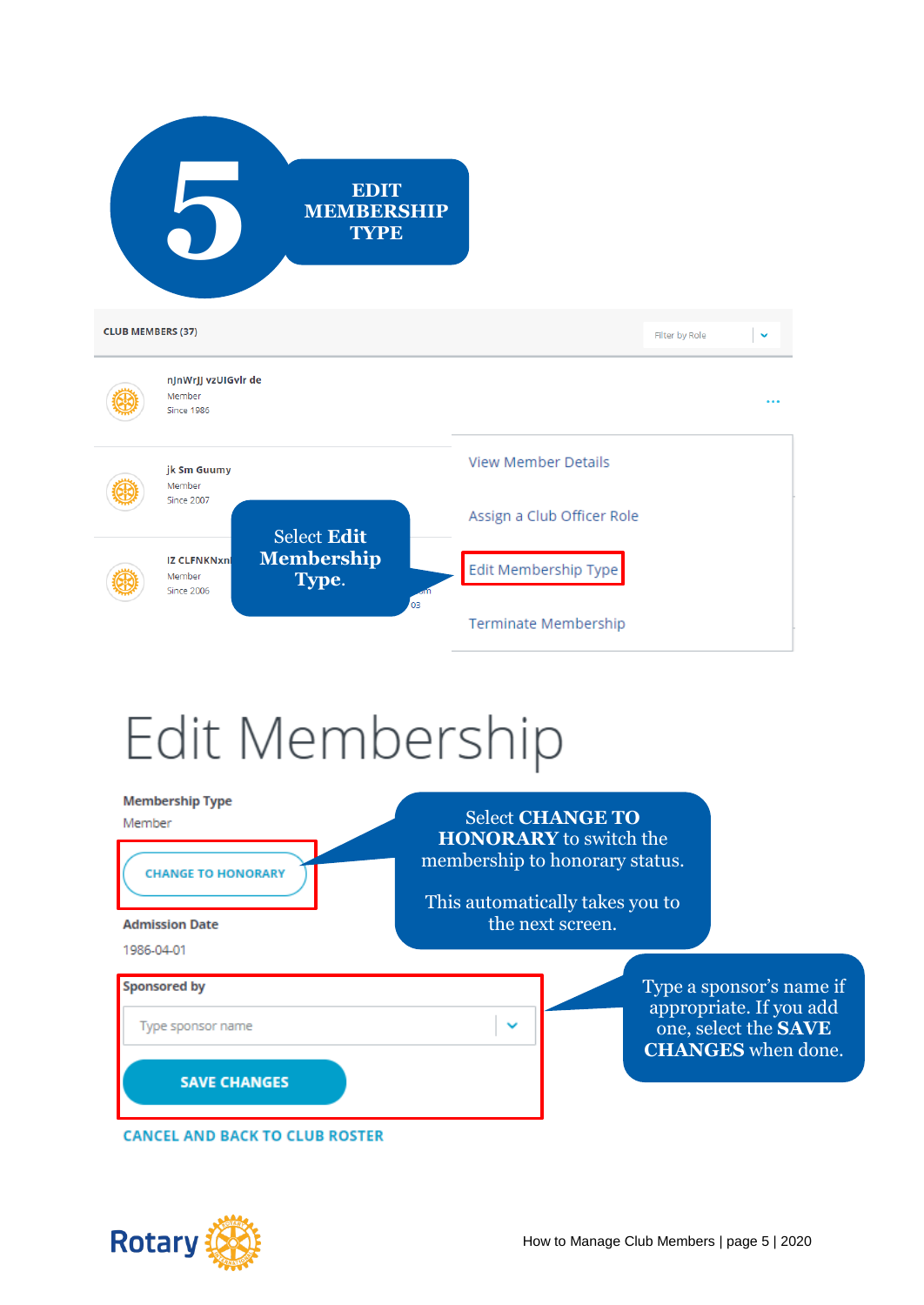# Change to Honorary Member

#### This member can no longer hold office



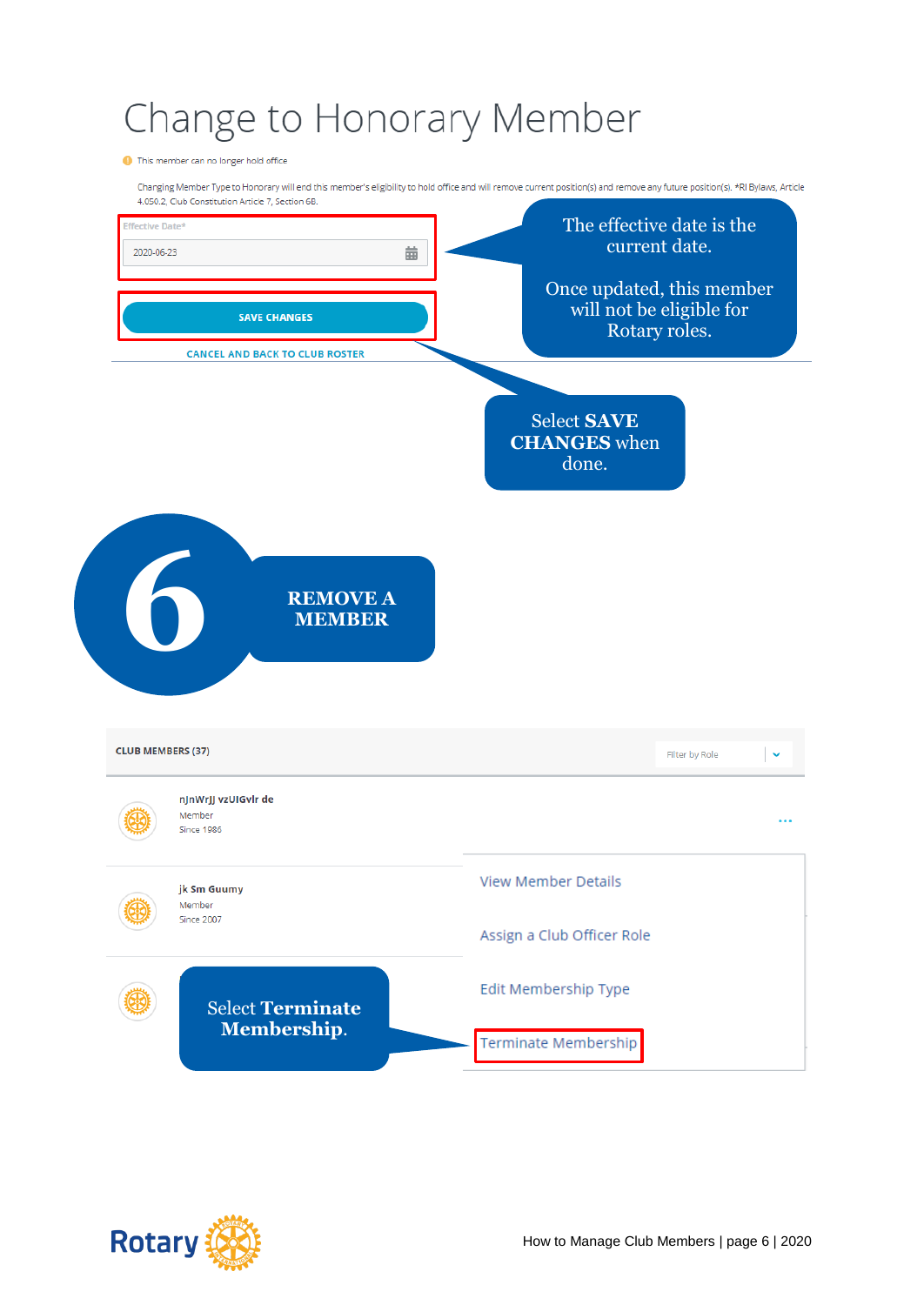# **Select Termination Details**

Please provide a date and reason for termination and review how this data will be used by Rotary.

| <b>Termination Date*</b>                                        | Select the date the<br>member left or will<br>leave your club.  |
|-----------------------------------------------------------------|-----------------------------------------------------------------|
| <b>Termination Reason*</b>                                      | 蘦<br>The date can be up to<br>30 days in the past or<br>future. |
| Select<br>Terminated - Non-payment of club dues                 |                                                                 |
| Terminated - Personal                                           | Select the down arrow                                           |
| Terminated - Relocation<br>Terminated - Family Obligations      | to see reasons for<br>termination. Select a                     |
| Terminated - Business Obligations                               | reason from the list.                                           |
| Terminated - Joining New Club<br>Terminated - By club for cause |                                                                 |
|                                                                 |                                                                 |

### **HOW THIS INFORMATION WILL BE USED**

We are sorry to see members leave Rotary. The personal information provided to Rotary about members termination will not be shared and will be used to better understand why members leave Rotary. We may also use this information to contact former members about future memberships opportunities. Please contact membershipdevelopment@rotary.org with any questions.

**CONTINUE** 

Select **CONTINUE** when done.

### **CANCEL AND BACK TO CLUB ROSTER**